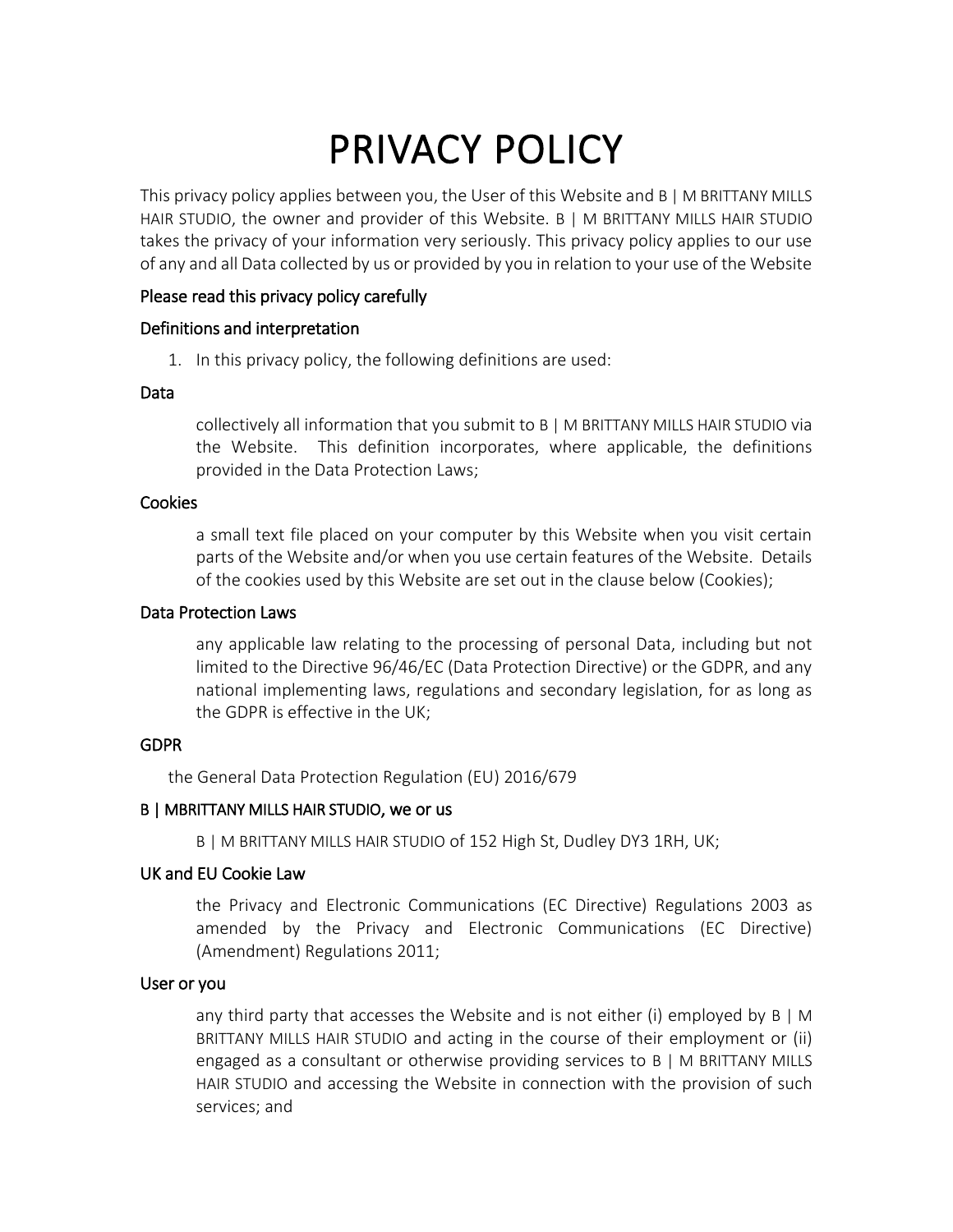# **Website**

the website that you are currently using,

https://www.bmhairstudio.co.uk, and any sub-domains of this site unless expressly excluded by their own terms and conditions.

- 2. In this privacy policy, unless the context requires a different interpretation:
	- a. the singular includes the plural and vice versa;
	- b. references to sub-clauses, clauses, schedules or appendices are to sub-clauses, clauses, schedules or appendices of this privacy policy;
	- c. a reference to a person includes firms, companies, government entities, trusts and partnerships;
	- d. "including" is understood to mean "including without limitation";
	- e. reference to any statutory provision includes any modification or amendment of it;
	- f. the headings and sub-headings do not form part of this privacy policy.

# Scope of this privacy policy

- 3. This privacy policy applies only to the actions of B | M BRITTANY MILLS HAIR STUDIO and Users with respect to this Website. It does not extend to any websites that can be accessed from this Website including, but not limited to, any links we may provide to social media websites.
- 4. For purposes of the applicable Data Protection Laws, B | M BRITTANY MILLS HAIR STUDIO is the "data controller". This means that B | M BRITTANY MILLS HAIR STUDIO determines the purposes for which, and the way, your Data is processed.

# Data collected

- 5. We may collect the following Data, which includes personal Data, from you:
	- a. name;
	- b. contact Information such as email addresses and telephone numbers;
	- c. IP address (automatically collected); in each case, in accordance with this privacy policy.

# How we collect Data

- 6. We collect Data in the following ways:
	- a. data is given to us by you; and
	- b. data is collected automatically.

# Data that is given to us by you

- 7. B | M BRITTANY MILLS HAIR STUDIO will collect your Data in several ways, for example:
	- a. when you contact us through the Website, by telephone, post, e-mail or through any other means;
	- b. when you register with us and set up an account to receive our products/services;
	- c. when you enter a competition or promotion through a social media channel;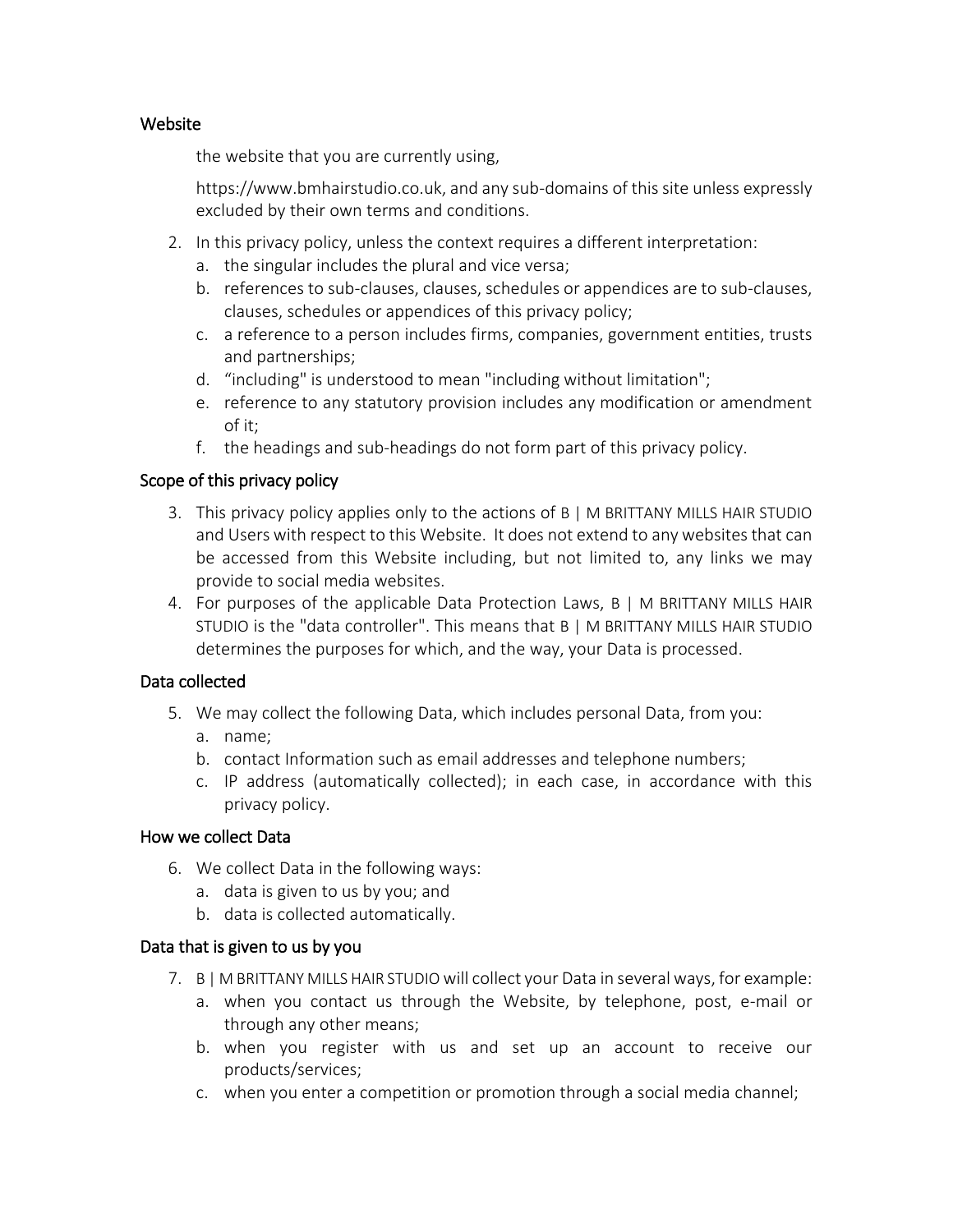d. when you make payments to us, through this Website or otherwise; in each case, in accordance with this privacy policy.

## Data that is collected automatically

- 8. To the extent that you access the Website, we will collect your Data automatically, for example:
	- a. we automatically collect some information about your visit to the Website. This information helps us to make improvements to Website content and navigation, and includes your IP address, the date, times and frequency with which you access the Website and the way you use and interact with its content.
	- b. we will collect your Data automatically via cookies, in line with the cookie settings on your browser. For more information about cookies, and how we use them on the Website, see the section below, headed "Cookies".

## Our use of Data

- 9. Any or all the above Data may be required by us from time to time in order to provide you with the best possible service and experience when using our Website. Specifically, Data may be used by us for the following reasons:
	- a. improvement of our products / services;
	- b. transmission by email of marketing materials that may be of interest to you;

in each case, in accordance with this privacy policy.

- 10. We may use your Data for the above purposes if we deem it necessary to do so for our legitimate interests. If you are not satisfied with this, you have the right to object in certain circumstances (see the section headed "Your rights" below).
- 11. For the delivery of direct marketing to you via e-mail, we'll need your consent, whether via an opt-in or soft-opt-in:
	- a. soft opt-in consent is a specific type of consent which applies when you have previously engaged with us (for example, you contact us to ask us for more details about a product/service, and we are marketing similar products/services). Under "soft opt-in" consent, we will take your consent as given unless you opt-out.
	- b. for other types of e-marketing, we are required to obtain your explicit consent; that is, you need to take positive and affirmative action when consenting by, for example, checking a tick box that we'll provide.
	- c. if you are not satisfied about our approach to marketing, you have the right to withdraw consent at any time. To find out how to withdraw your consent, see the section headed "Your rights" below.
- 12. When you register with us and set up an account to receive our services, the legal basis for this processing is the performance of a contract between you and us and/or taking steps, at your request, to enter into such a contract.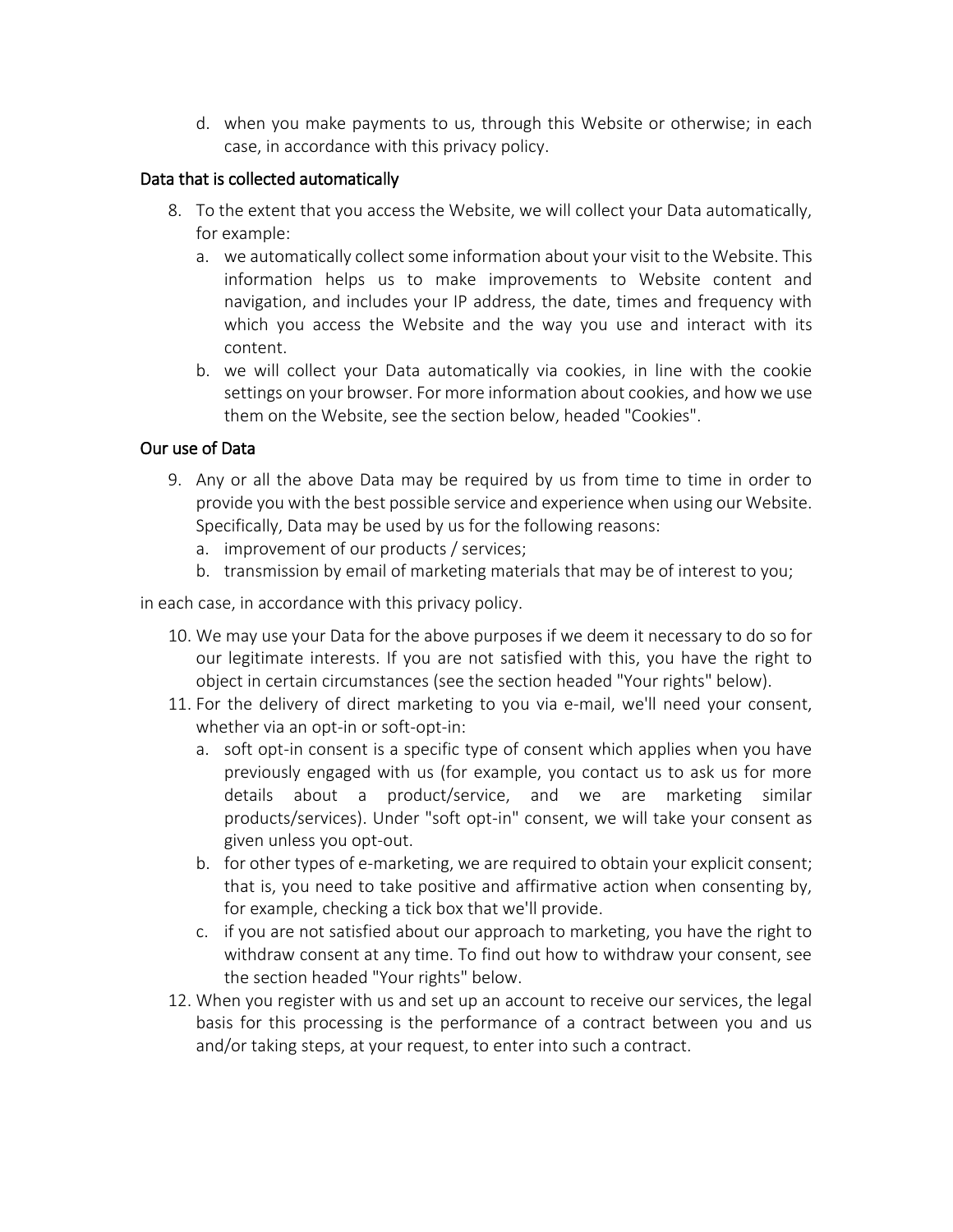## Keeping Data secure

- 13. We will use technical and organisational measures to safeguard your Data, for example:
	- a. access to your account is controlled by a password and a user name that is unique to you.
	- b. we store your Data on secure servers.
- 14. We are certified to ISO 27001. This family of standards helps us manage your Data and keep it secure.
- 15. Technical and organisational measures include measures to deal with any suspected data breach. If you suspect any misuse or loss or unauthorised access to your Data, please let us know immediately by contacting us via this e-mail address: [britt@bmhairstudio.co.uk.](mailto:farrowlow@gmail.com)
- 16. If you want detailed information from Get Safe Online on how to protect your information and your computers and devices against fraud, identity theft, viruses and many other online problems, please visit www.getsafeonline.org. Get Safe Online is supported by HM Government and leading businesses.

# Data retention

- 17. Unless a longer retention period is required or permitted by law, we will only hold your Data on our systems for the period necessary to fulfil the purposes outlined in this privacy policy or until you request that the Data be deleted.
- 18. Even if we delete your Data, it may persist on backup or archival media for legal, tax or regulatory purposes.

# Your rights

- 19. You have the following rights in relation to your Data:
	- a. Right to access the right to request (i) copies of the information we hold about you at any time, or (ii) that we modify, update or delete such information. If we provide you with access to the information, we hold about you we will not charge you for this, unless your request is "manifestly unfounded or excessive." Where we are legally permitted to do so, we may refuse your request. If we refuse your request, we will tell you the reasons why.
	- b. Right to correct the right to have your Data rectified if it is inaccurate or incomplete.
	- c. Right to erase the right to request that we delete or remove your Data from our systems.
	- d. Right to restrict our use of your Data the right to "block" us from using your Data or limit the way in which we can use it.
	- e. Right to data portability the right to request that we move, copy or transfer your Data.
	- f. Right to object the right to object to our use of your Data including where we use it for our legitimate interests.
- 20. To make enquiries, exercise any of your rights set out above, or withdraw your consent to the processing of your Data (where consent is our legal basis for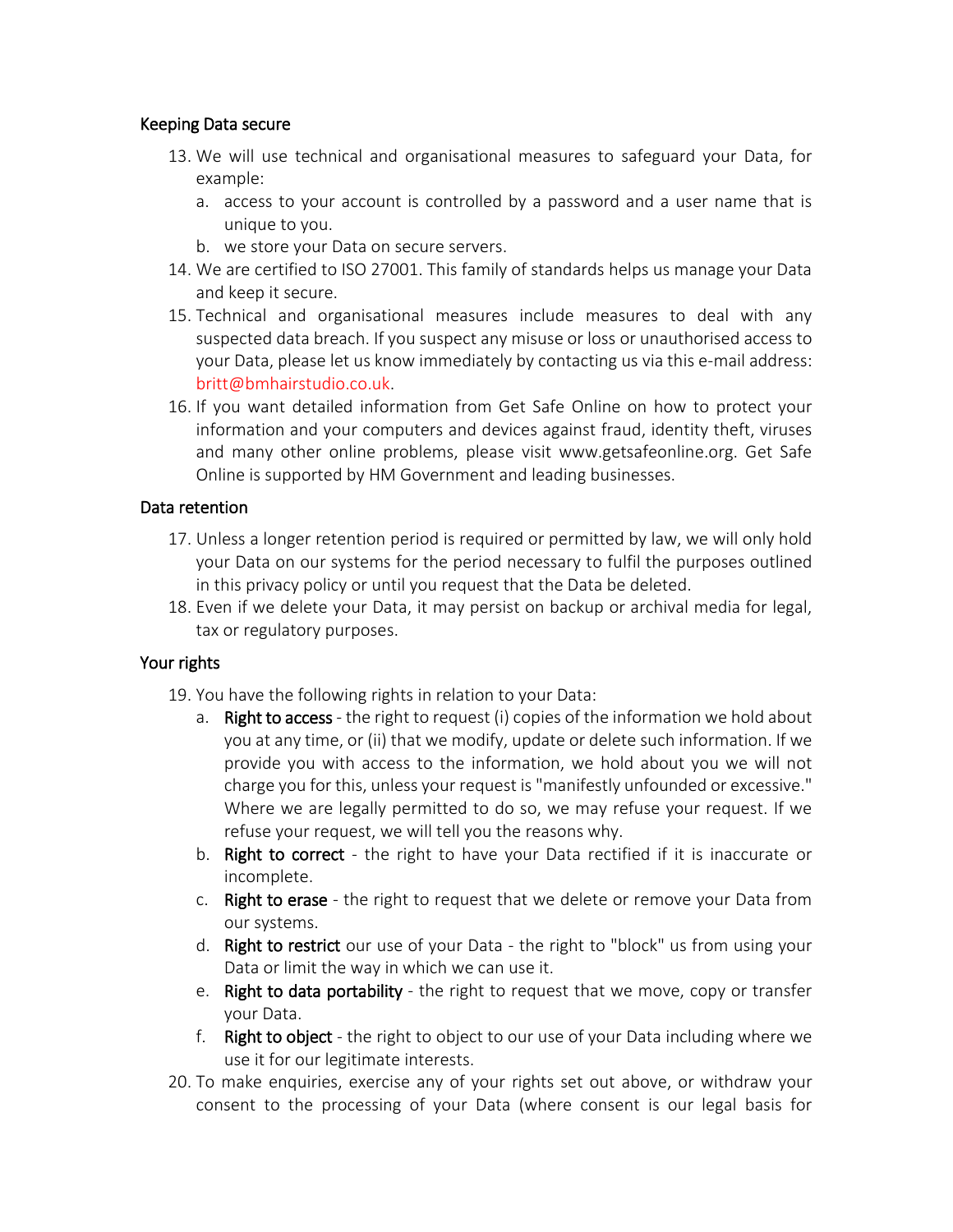processing your Data), please contact us via this e-mail address: [britt@bmhairstudio.co.uk.](mailto:farrowlow@gmail.com)

- 21. If you are not satisfied with the way a complaint you make in relation to your Data is handled by us, you may be able to refer your complaint to the relevant data protection authority. For the UK, this is the Information Commissioner's Office (ICO). The ICO's contact details can be found on their website a[t https://ico.org.uk/.](https://ico.org.uk/)
- 22. It is important that the Data we hold about you is accurate and current. Please keep us informed if your Data changes during the period for which we hold it.

# Links to other websites

23. This Website may, from time to time, provide links to other websites. We have no control over such websites and are not responsible for the content of these websites. This privacy policy does not extend to your use of such websites. You are advised to read the privacy policy or statement of other websites prior to using them.

## Changes of business ownership and control

- 24. B | M BRITTANY MILLS HAIR STUDIO may, from time to time, expand or reduce our business and this may involve the sale and/or the transfer of control of all or part of B | M BRITTANY MILLS HAIR STUDIO. Data provided by Users will, where it is relevant to any part of our business so transferred, be transferred along with that part and the new owner or newly controlling party will, under the terms of this privacy policy, be permitted to use the Data for the purposes for which it was originally supplied to us.
- 25. We may also disclose Data to a prospective purchaser of our business or any part of it.
- 26. In the above instances, we will take steps with the aim of ensuring your privacy is protected.

## **Cookies**

- 27. This Website may place and access certain Cookies on your computer. B | M BRITTANY MILLS HAIR STUDIO uses Cookies to improve your experience of using the Website and to improve our range of products. B | M BRITTANY MILLS HAIR STUDIO has carefully chosen these Cookies and has taken steps to ensure that your privacy is always protected and respected.
- 28. All Cookies used by this Website are used in accordance with current UK and EU Cookie Law.
- 29. Before the Website places Cookies on your computer, you will be presented with a message bar requesting your consent to set those Cookies. By giving your consent to the placing of Cookies, you are enabling B | M BRITTANY MILLS HAIR STUDIO to provide a better experience and service to you. You may, if you wish, deny consent to the placing of Cookies; however certain features of the Website may not function fully or as intended.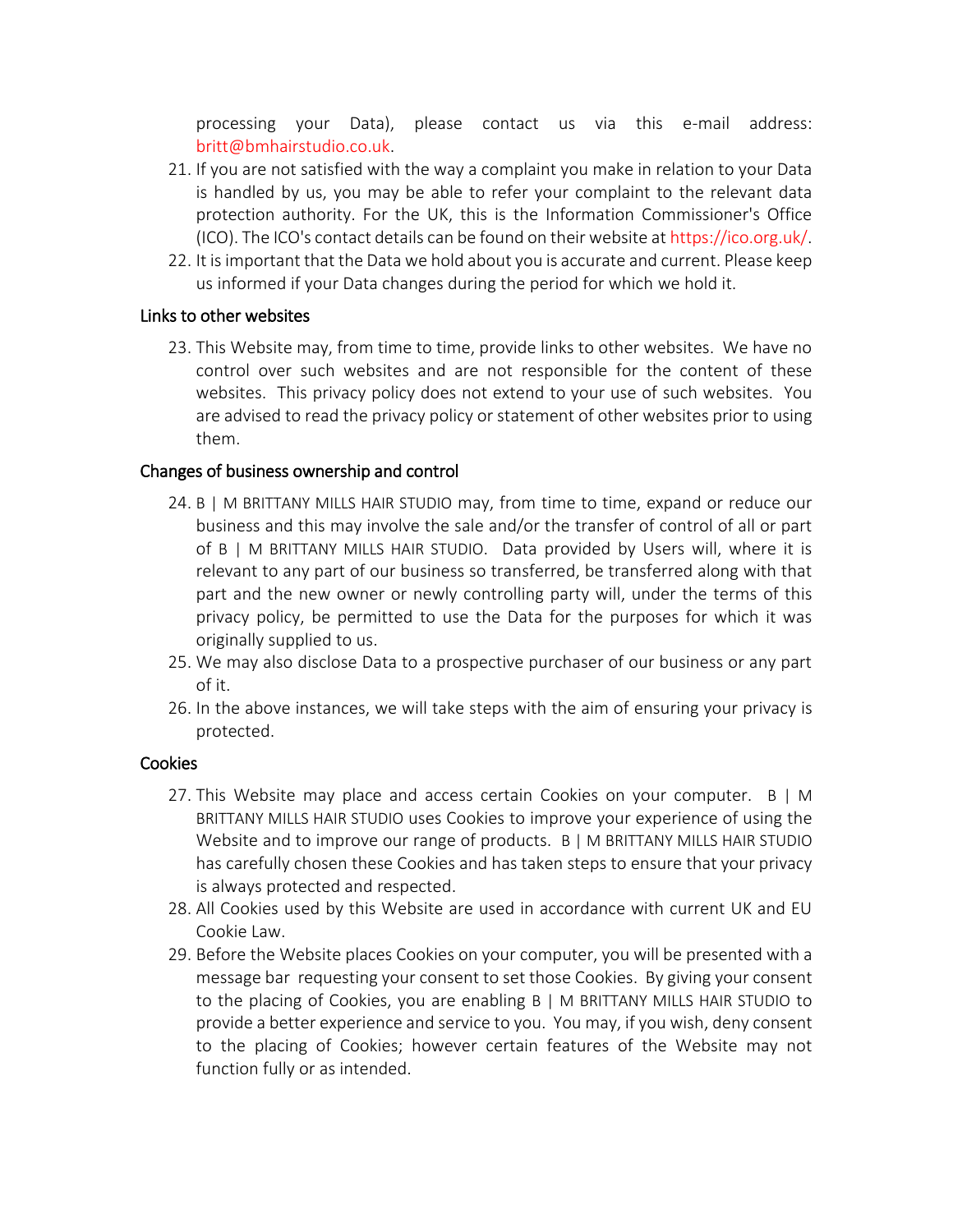30. This Website may place the following Cookies:

| Type of Cookie                    | Purpose                                                                                                                                                                                                                                                                               |
|-----------------------------------|---------------------------------------------------------------------------------------------------------------------------------------------------------------------------------------------------------------------------------------------------------------------------------------|
| Strictly necessary cookies        | These are cookies that are required for the operation of<br>our website. They include, for example, cookies that<br>enable you to log into secure areas of our website, use a<br>shopping cart or make use of e-billing services.                                                     |
| Analytical/performance<br>cookies | They allow us to recognise and count the number of<br>visitors and to see how visitors move around our website<br>when they are using it. This helps us to improve the way<br>our website works, for example, by ensuring that users are<br>finding what they are looking for easily. |

- 31. You can find a list of Cookies that we use in the Cookies Schedule.
- 32. You can choose to enable or disable Cookies in your internet browser. By default, most internet browsers accept Cookies, but this can be changed. For further details, please consult the help menu in your internet browser.
- 33. You can choose to delete Cookies at any time; however, you may lose any information that enables you to access the Website more quickly and efficiently including, but not limited to, personalisation settings.
- 34. It is recommended that you ensure that your internet browser is up-to-date and that you consult the help and guidance provided by the developer of your internet browser if you are unsure about adjusting your privacy settings.
- 35. For more information generally on cookies, including how to disable them, please refer to aboutcookies.org. You will also find details on how to delete cookies from your computer.

# General

- 36. You may not transfer any of your rights under this privacy policy to any other person. We may transfer our rights under this privacy policy where we reasonably believe your rights will not be affected.
- 37. If any court or competent authority finds that any provision of this privacy policy (or part of any provision) is invalid, illegal or unenforceable, that provision or partprovision will, to the extent required, be deemed to be deleted, and the validity and enforceability of the other provisions of this privacy policy will not be affected.
- 38. Unless otherwise agreed, no delay, act or omission by a party in exercising any right or remedy will be deemed a waiver of that, or any other, right or remedy.
- 39. This Agreement will be governed by and interpreted according to the law of England and Wales. All disputes arising under the Agreement will be subject to the exclusive jurisdiction of the English and Welsh courts.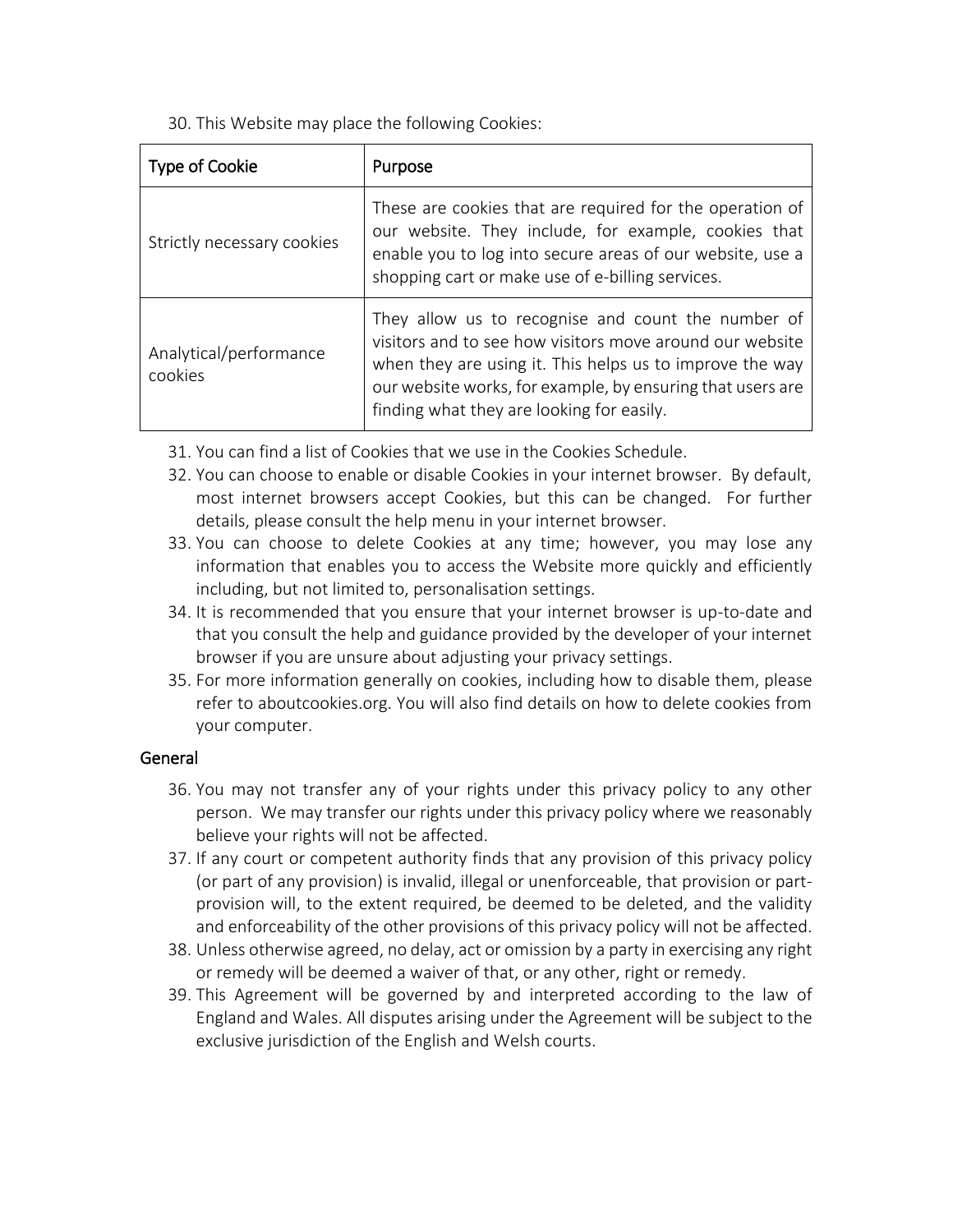## Changes to this privacy policy

40. B | M BRITTANY MILLS HAIR STUDIO reserves the right to change this privacy policy as we may deem necessary from time to time or as may be required by law. Any changes will be immediately posted on the Website and you are deemed to have accepted the terms of the privacy policy on your first use of the Website following the alterations.

You may contact B | M BRITTANY MILLS HAIR STUDIO by email

at [britt@bmhairstudio.co.uk.](mailto:farrowlow@gmail.com)

# **Attribution**

41. This privacy policy was created using a document from [Rocket Lawyer](https://www.rocketlawyer.co.uk/) (https://www.rocketlawyer.co.uk).

# 3 August 2019